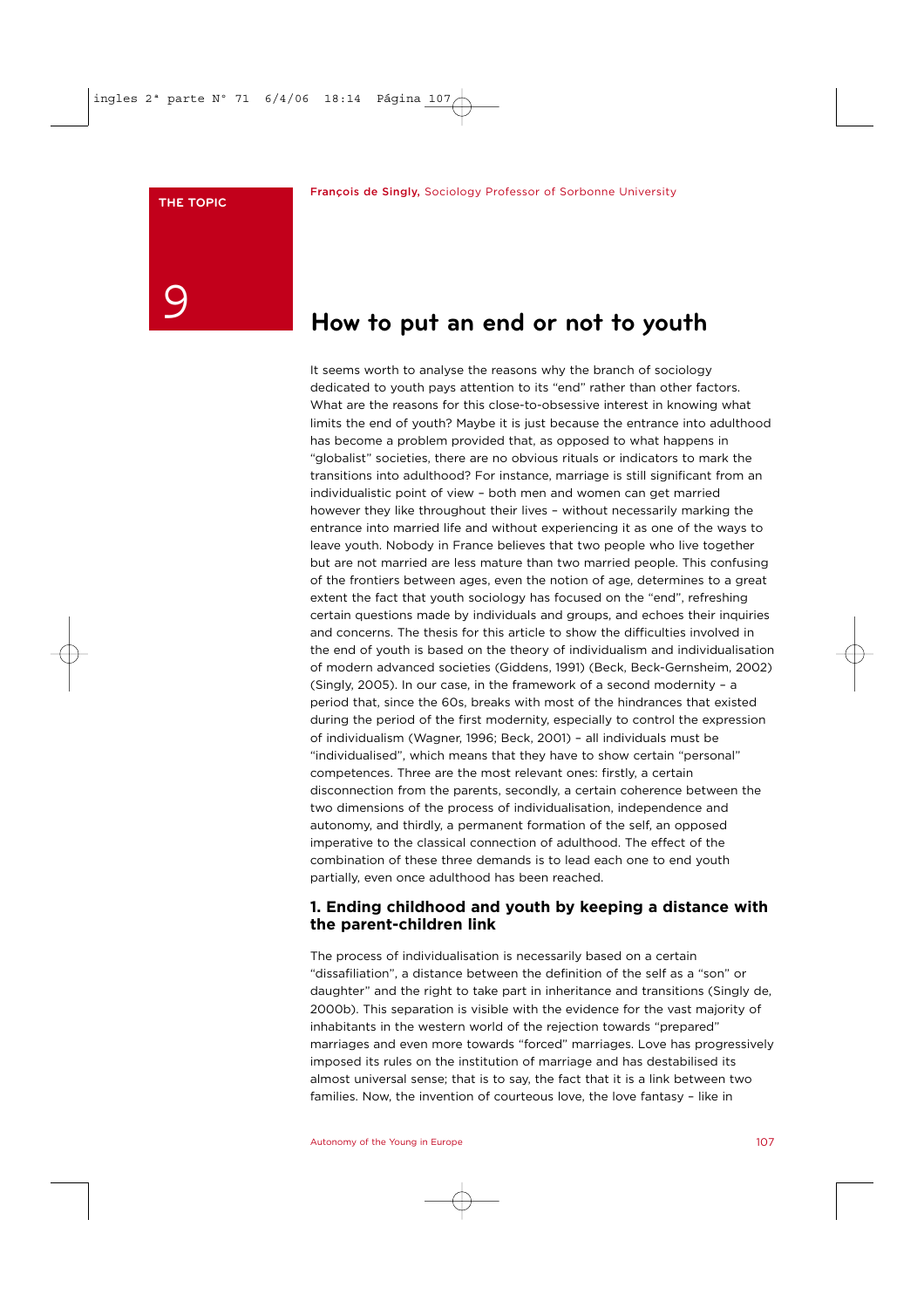*Tristan and Isolda* – does not make sense without the formation of a double conception of identity. An individual is always the "son of" or "daughter of". Without having this dimension structure the child's entire existence, he/she can choose as a "free" man or woman and not in the name of the family interests. Since the 12<sup>th</sup> century, love has been born outside marriage because of this peculiarity: a woman can be a "wife" at the same time as a "daughter" and be loved by another man. The paths of love rejected the confusion between the husband and the lover because they considered that both links led to different functions. When love became a part of marriage, the latter joined even more frequently individuals that had not been chosen by others for being the "son of " or "daughter of". Emotional freedom shows the strength of the ideal of an individual that must disaffiliate through some of his/her actions, but does not stop him/her from being the "son of" or "daughter of" (this is possible if parents accept this division).

This individualisation is not the result of a secret, but rather of a long process that begins in childhood. This is translated into a change of education between the first and second modernities. During the first one (schematically, since the end of the  $19<sup>th</sup>$  century until the 60s), education was based on obedience and discipline. The course imparted by Émile Durkheim on «morale education» (Durkheim, 1963) is a testimony of this point of view. During the second modernity, the value of autonomy dictated that the child had to evolve on his/her own and to do so must progressively become more distant from the family, particularly from the parents, competing with the value of obedience.

This imperative of the "individualised individual" (Singly de, 2001) shaped new forms of pathology. In those societies where one of the main features is the psychology of existence, one of the sources of individual discomfort could be found in an insufficient level of "dissafiliation" or little separation from the parents. The analysis of case (1) allows us to know one of the modalities in this process of emancipation against the parents. It is the case of a young single woman, aged 23. Her parents belong to the lower class and have managed to take over important positions. After secondary school (end of higher education), Aurora enrolled in university, faculty of arts, and her mother is a professor of classical arts. She sees it as an obligation, she looks like a "good student" and is very afraid: *"I think that for years I have been programmed, I did not think about what I did, so I went to class, did what I had to do, what I thought was normal… I have always acted as automatically I as I have been told to… At the same time, I was deeply unsatisfied with that life but could not manage to find something that… in fact, if I worked like an automat it was to keep my parents happy, as I knew that is what they expected of me"*. Aurora began to have sleeping problems, stopped attending lessons and searched for the shelter of cafés and public transportation: "*I was running away from my life"… Everybody thought I was somewhere but I was really somewhere else. I got up in the morning and became a different person. My life had become that unbearable"*. The "normal" sources of separation during adolescence or divergence of identity (that is to say, an identity that moves between the filiation and personal dimensions) happened late in the case of Aurora and this seems to have the effect of making life more difficult, the crisis gets "more painful" with this maladjustment. She turns into "the daughter of", who knows how to be obedient and content, and another young woman who she would like to turn into but has not found yet. According to the terms used in *Le soi, le couple*

(1) Collected by Audrey Palma for the DEA thesis (Palma, 2002).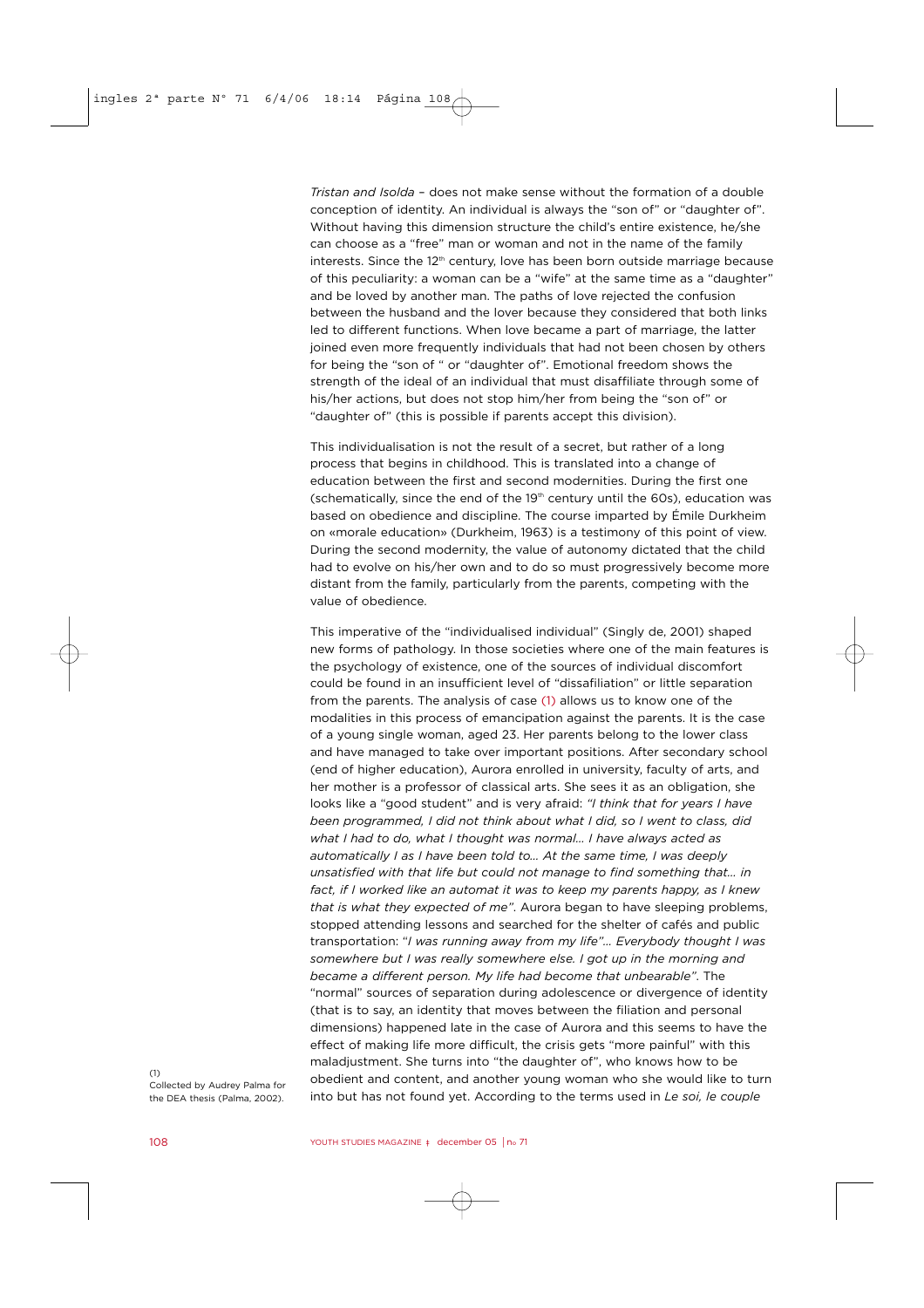*et la famille* (Singly de, 1996), Aurora has not been able to form a personal identity because she is pressed by an overwhelming legal identity (which takes place due to a strong sense of belonging to her parents). Aurora, using one of her expressions, lives in an *"apparent normality"*; the good daughter (of) cannot reach her own depths to discover the myth of contemporary societies, the real me that is resistant to external pressures. She has no friends, the only "close being" next to her is her cat. He can console her but not help her in this process of personal construction. The construction of the "individualised individual" in modern societies does not take place, it is one of the paradoxes of a society that has quickly been called narcissist, without the help from someone close or a professional.

Lost in her "fake self" (2), Aurora thinks she must do something:*"I began to realise that if I wanted to change the way my life was developing, I had to take an initiative to do with me and not with my parent's support"*. This way, she requested to be hospitalised: *"If I wanted to build my life, have a life, be an individual, that was what I had to do".* She connected the change of identity with a change of space; she had tried the cafés and public transportation, which are common spaces considered as the opposite to the private space where she is the "daughter of". This had not been enough so she opted for a solid institutional space. Aurora uses a metaphor for this step: "*it is like being in a race course and suddenly going into the garage. That's all, I just stopped the stress of going round in laps and just had a general check up"*. Aurora remembered the (vicious) circle of the circuit forgetting to mention the race she is being pressured to take part in by her parents, regarding social promotion. She stops at the bodyshop not to "get fixed" but to leave, and the term "check up" acquires another meaning: the hope for discovery of the meaning of life. She does not want to go round in circles anymore, she wants to make her own route. The idea of an "individualised individual" often drives her in the trip to freedom of composed legal and received identities.

In spite of the social and psychological burden of the garage and the check up, Aurora is happy she changed "engines" and stooped being a race car:*"Finally, I am an individual and not just my parents' daughter. I am finally a person".* In another moment of the interview, Aurora went back to this point: "*I have started to be a real individual with a real life* [her cat meows], *and I have a cat"*. She has rented a flat for herself and has changed her professional orientation: she wants to become a make-up artist and work in theatre, a project her parents find funny and laugh at (out loud?). A make up artist? Aurora is a competent person! She knows that at another level this means "keeping appearances". Does her real life consist in helping others to keep their appearances? Time will tell. What counts now she has been born again, is the fact that she has broken a defined identity by others and has affirmed a relative autonomy.

Today it is impossible to be oneself in a world designed by others. That is why one has to try to be the author of one's life in one way or another. In this scope, leaving youth means completing the creation of the self, often thanks to a distance with the identification dimension as a son or daughter, which does not exclude, depending on the spatial or historical context, the defence of one's roots (Ramos, 2006) and preserving a tight relation with the parents but still be an economically independent adult (Gaviria, 2005).

 $(2)$ A different sense to that established by Donald Winnicott.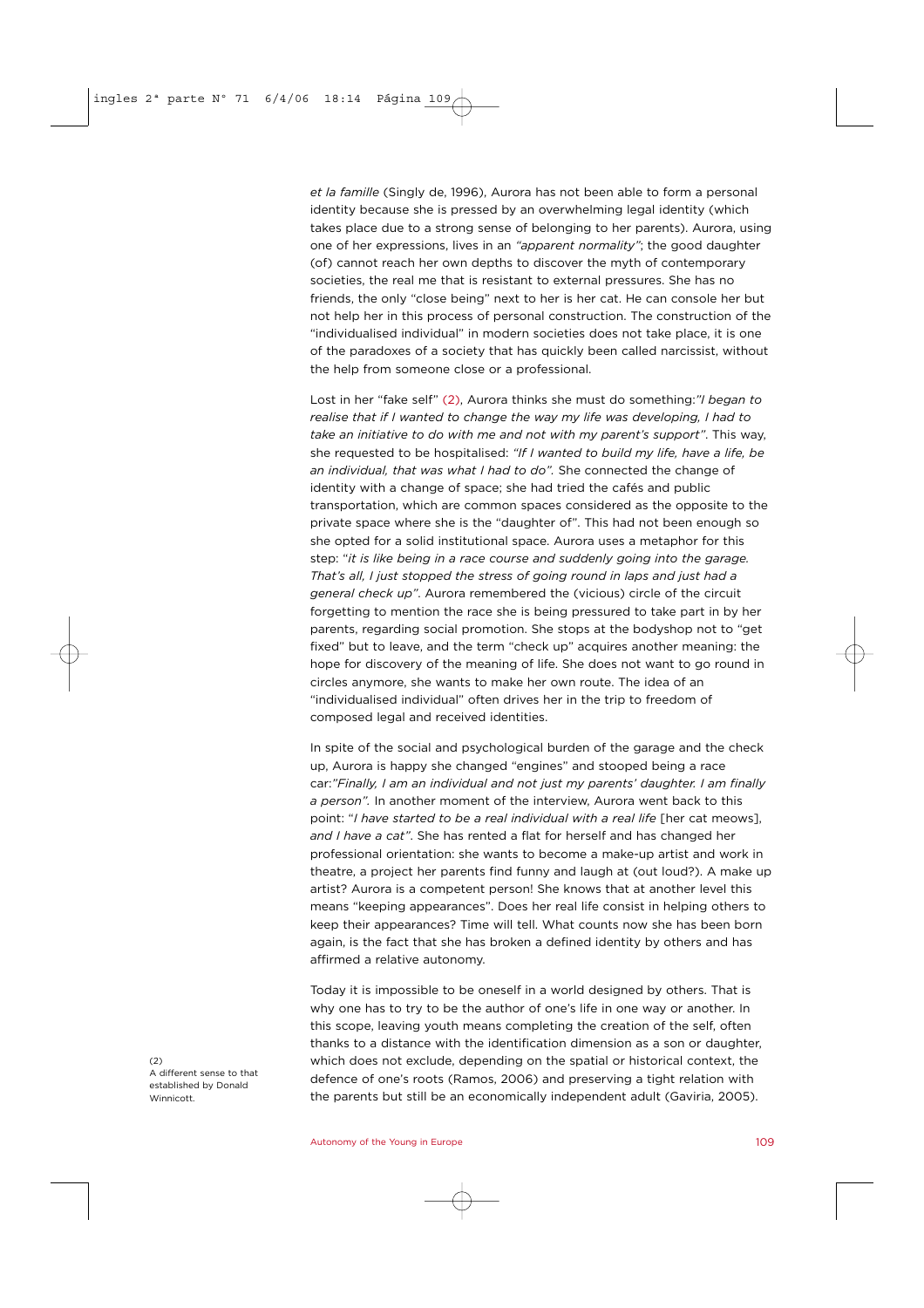#### **The possibility of ending youth accumulating autonomy and independence**

The specific education of the second modernity moves between the classical logics of transmission and the logics of revelation itself. According to the former, the child must be taught some discipline, and must learn the rules to live in society and socialise as much as possible. According to the latter, the young person must learn to create a personal world (in the strict sense of "autonomy") without waiting to reach this socialisation. The function of the second one is self-production, partly controlled by educators and close people (Singly de, 1996).

The adjustment of the tension between both educational logics often produces a divided identity. In some moment of existence, young people are involved in their own world but also in another one imposed by the parents (and teachers). The first dimension falls under their responsibility and concerns everything to do with friends, sex life and leisure, and the second one falls again under young people's responsibility and also the parents', and includes all about educational affairs (Dubet, 1991) (Singly de, 1996). Secondary school students will have more of a right to choose their boyfriend or girlfriend than to choose their educational option in college. The frontiers of the personal world are not stable, and young people use "strategies for slow destruction" (Ramos, 2003) to extend their domain, as Frank says: "*My parents do it well because it is not them who give orders or establish limits, but me. It is a real interaction and I try not to surpass the limits so as to avoid problems. They give me freedom and I can even press them sometimes to get a bit more"* (Ramos, 2003).

This separation of identities (3) allows us to define specificity of youth in the second modernity. This interpretation is based in the distinction between two notions of political philosophy, autonomy and independence, which are often confused in both colloquial and educated contexts and used as equivalents (Renaut, 1989), (Renaut, 1995), (Chaland, 2001). Independence is based on the monadologic conception presented by Leibniz: individuals do not have to give explanations to anybody because they have resources that allow them to evolve independently. Defended by Kant, autonomy is the capacity of individuals to award themselves their own law, to form a vision of the world, a "world" in the sense of constructivist sociology. Thanks to this distinction, we have proposed that youth can be defined in the second modernity as the period of life where the two dimensions of individualisation are disconnected (Singly de, 2000a), (Singly de, 2004). The young find themselves in the social and psychological conditions that allow them to have a certain autonomy without having resources, especially economic resources, enough to be independent from their parents. In this area, we can understand - in theory - the financial support provided by the parents as one of the ways to protect the children. Young people can have certain autonomy without being independent.

#### From this point of view, we must reconsider the event that the "classical" youth socialisation considers as the entrance into adulthood, as not all of them are equivalent in relation to independence and autonomy. Some allow for certain independence, whereas others sustain autonomy. Thus, for young people getting their driver's licence is a significant step, as it increases to a certain extent their spatial freedom. Even having a paid job to earn enough

#### $(3)$

The divergence of identity, between the educational capital controlled by parents and the personal life, less controlled by them, is one of the ways where we can find a divergence of identity, the most theoretical one we have between belonging to the family and the expression of the self between legal and personal identity.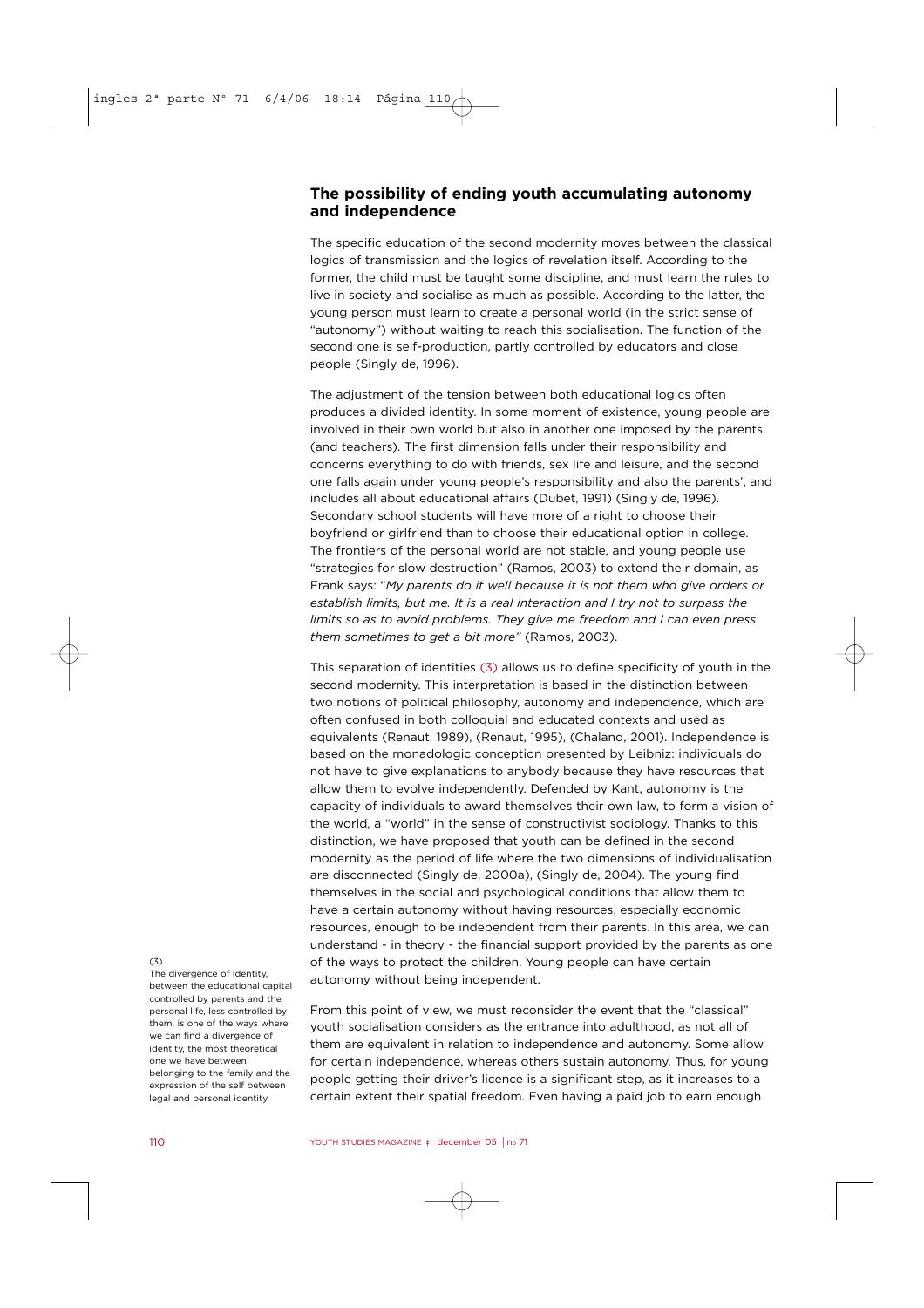to pay for their own expenses is another decisive criterion for independence. The latter is in theory the most relevant element so as not to depend on anybody. Indeed, while young people are independent, they will have greater difficulty to establish the family inheritance balance because they are still being defined by their filiation link due to this economic dependence. On the other hand, if they have access to personal and stable economic resources, they can practice their right to inventory and transform, for instance, their relations with their parents from a "hereditary" link to a more "elective" one.

Access to an economic independence does therefore not have the same sense as moving house. Leaving the family home (Maunaye, 1997) especially marks the increase of the personal universe. For this reason, some young people leave at their parents' home a good number of objects so that their new world, their new "home", will not be full of past memories and they can express more easily their new autonomy. The fact that they are "inheritors" (whether understood as an extension of the self through family goods) emphasises their old dependence links. To accept the symbolic inheritance in society today, it is often necessary to have acquired one's own independence. On the other hand, inheriting a certain sum of money from grandparents or getting a certain financial aid from the parents is not compatible with the creation of an autonomous universe (Cicchelli, 2001).

Autonomy does not stop us from having a life in common with the parents, a friend in a shared flat, or with the partner, as long as the "companions" let them carry out this task of acquiring rules and principles. However, those people who live on their own (Kaufmann, 1999) are more easily convinced that they are "autonomous" in that the absence of negotiation is experienced as an indicator of self-determination. As they grow up, always under the regime of dependence, young people get their autonomy in two ways, either negotiating the content of common practices with the other people living at home or by creating "their own little world" in their room (Singly de, Ramos, 2000) or outside with friends. Thus, parents accept (the mother, who is often in charge of keeping the house tidy, with greater difficulty) the disorder that marks the separation between two universes: the family with the principles of order and the threatened young person whose principles are not exactly perceptible by others, but is concerned about moving aside and not being confused with the "family".

The success of the "culture of the young", especially with the kinds of music, magazines, films, radio stations or TV channels, is explained on the side of perception by the fact that at a certain ages (the limits are blurry) they are authorised to be reaffirmed as such in both the public and private spheres. This culture is one of the pillars proposed for young people to remake their world. There are other resources to build it and this way some students (although still economically dependent from their parents) can go on a school trip to start building their own personal world. This is the case of Julia, who decided to move to London for some time to "take control of her life". In the past, possibly as a form of resistance from her parents, she tended to ignore her studies and "go with the flow". This is why she engaged in this project: "*I don't know, maybe I just needed to find myself, find references in another city that was not imposed and get away from everything. I think I needed a sort of guideline, one that was not imposed, but chosen by me. It is what I have tried to do this year in London".* (Moisset, 1996).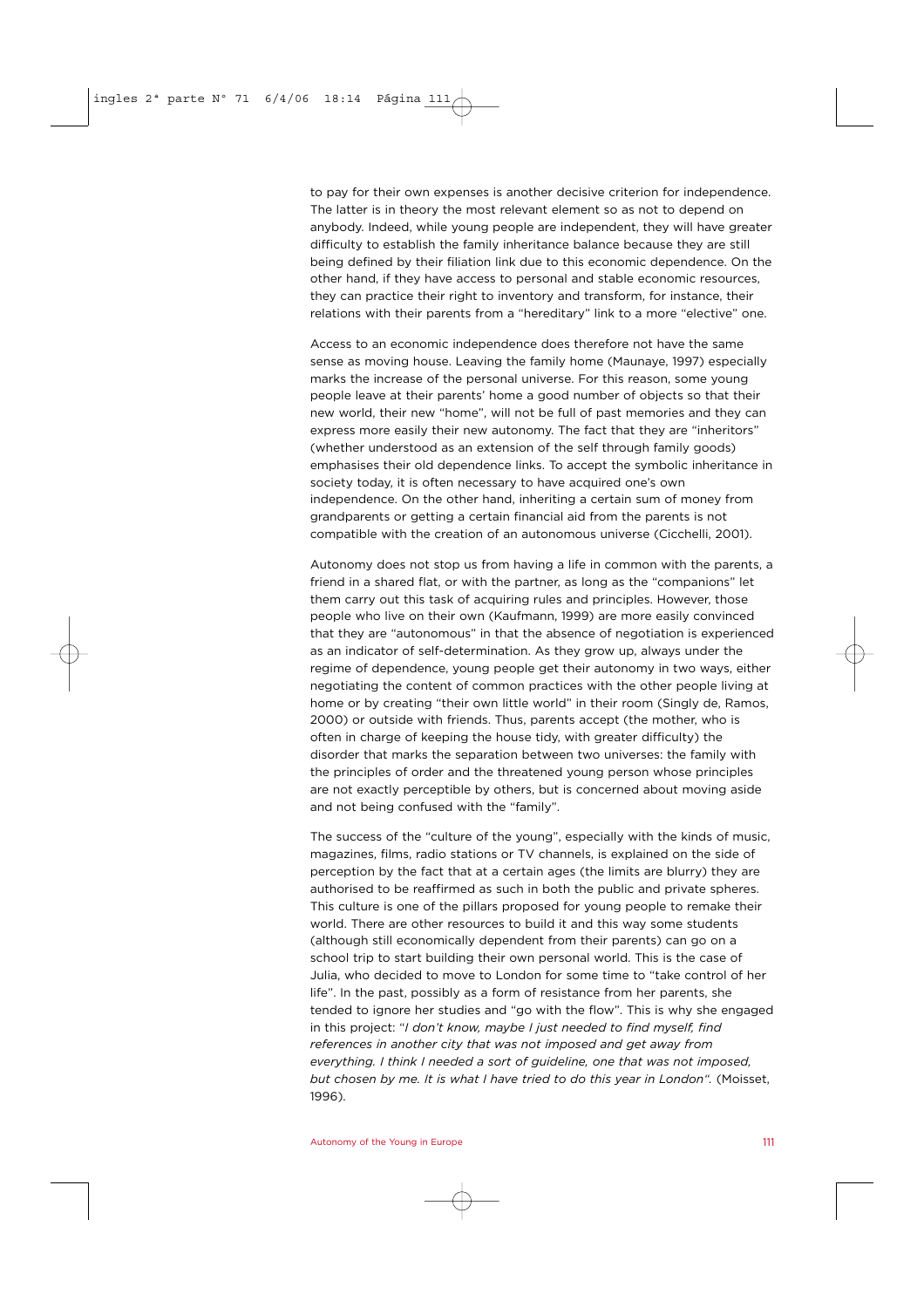### **The origins of dissociation**

The dissociation between autonomy and independence is created through a double mechanism: valuation of self expression, expansion, authenticity; in a few words, the individualised individual - more common in the west since the 60s - and the extension of education in the case of young people of all social classes and both genders (Terrail, 1990), (Baudelot, Establet, 1992) constituting the new capital of the family (Singly de, 1992). Schooling has stopped the transition into the labour market (including the paradoxical effect for those who leave early without a qualification as they feel excluded from this market) and, therefore, also stopped the access to economic independence. The latter, which follows the acquisition of educational capital and a stable job, is reached much later than the legal adult age. When looking from a more subjective indicator, the answer to the question " How old were you when you got your first real job?" is also on this limit: "whatever the socio-professional category and the gender, *real* employment is generally obtained before the age of 25" (Rougerie, Courtois, 1997). Young people do not wait until then to lead an autonomous existence.

We cannot deny that dissociation does not represent an ideal. The model of a "complete" individual today is that of a person who can join (relative) independence and autonomy. We can also perceive the undervaluation of the model of the "woman at home" (that dominated during the first modernity), an "adult" woman, dependent and nevertheless temporarily autonomous. We consider that the link of both dimensions authorises the individual to be autonomous because he/she has greater independence and the means to temporarily transform the universe and the surrounding relations.

## **Postponement of the end of youth perceived as the end of the formation of identity**

From the point of view of youth sociology in the second western modernity, it is not about posing the equivalence amongst all ages, about denying the specificity of the young in relation to adults, but it also becomes necessary to break the representation of the sense associated to these age groups. Adulthood is used to become "superior", which is preferable on the one hand, although some semi-individuals see it as "inferior" on the other. Schematically, the possibility of having one's own resources and not being dependent is regarded as something positive; the devotion to a paid job is a risk of not being able to experiment, to fall into a routine, to fall into selfdestruction through an established identity that is not authentic. Adulthood, according to this dimension, is not longer attractive. Some denounce this with the negative term "young-ism" and consider that the young people who have an excessive autonomy "mature" very quickly and even become adults too soon, and those adults who act in the opposite way are trying to be young again when they are too old to do so (Deschavanne, Tavoillot, 2004). (4) Instead of complaining about what seems to be a regression and a threat to good social order - where each one has their own place - we try to understand the reasons why "adults" want to be young again. In order to make intelligible this historical movement from a youth that they all feel sorry to leave, it would be necessary to develop a more complete theory of modernity and the transformations of time and the relation with it.

 $(4)$ «Dans nos sociétés: l'infantilisme généralisée a étouffé l'adulte», interview by P.-H. Tavoillot, *Enjeux*, December 2005.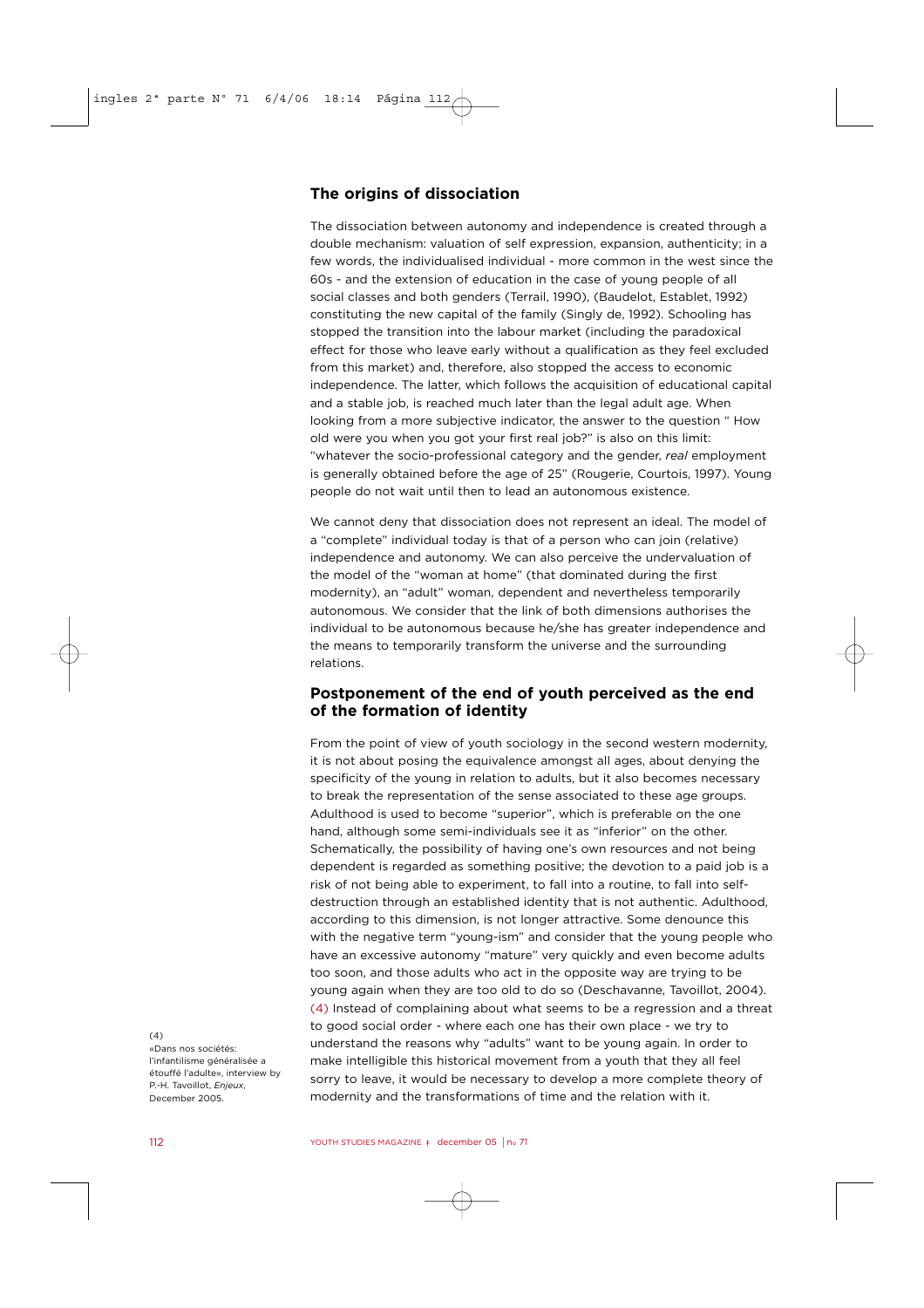We will just point out some comments. Let's begin by reading a section of a Christian weekly journal, *La Vie*, where for three years different people were asked the following questions: "What is being an adult? Are you an adult? Do you think being an adult is important in this society?". The answers show the difficulty found by most of those interviewed when it came to stating clearly that they became adults when they were well in their 30s. The term "adult" is not accepted, as writer Jacqueline Kelen says: "*Being an adult? I prefer the concept of maturity including at least one type of age and expressing the capacity of renewal of the being. There is an expression I like and I hope to experience: "Stay in youth""*. Maybe Jean-François Deniau, member of the French Academy and former minister, gave the most relevant answer of the contemporary relation with adulthood:*"It all depends on the definition given of the word adult. If being an adult means being aware of responsibilities, then I hope I am an adult. If, on the other hand, we accept my definition: "Being a human who has stopped growing up", then I really hope I am not one yet. We must not forget about childhood or declare it finished"* (5). Even in the last stage of life this man refuses to be an adult because he does not want to leave childhood definitely. Why? Because childhood and youth are perceived as ages for possibilities and, therefore, for hope. Thus, we see adults as beings with no possibilities, who have nothing left to discover in the world or about themselves.

Youth sociology should also bear un mind the social sense awarded to the category that centres its analysis and listens to the warning made by Georges Lapassade who, since 1963, criticised the term adult by insisting on the fact that individuals are incomplete in many ways (Lapassade, 1963). Adult is a word full of different meanings, some positive and some negative. This is what you discover when listening to a young German man: "*The more you work the more conservative you become. That is why I would like to a have a job where I feel good and can fulfil my professional needs… because to a certain extent I am afraid of becoming an adult, really becoming an adult. To me this means becoming conservative, and that means being like my parents"·* (Zoll, 1993). In other words, this young man is saying the same as Jean-François Deniau. To him, adults, taking his parents as a reference, are often individuals that are somehow wondering sleepily because of their routines. He does not want to be like them whatsoever, he wants to fulfil his objectives. Sociologists estimate that the imperatives of modernity, especially the ones ordering individuals to be themselves, only exist for these individuals with a better social and cultural preparation, and the statement made by this young man - as well as the results from the study made by Rainer Zoll - in general reveal that there is an interpretation mistake: if the conditions to practice this imperative experience strong variations, and bearing in mind that modern societies are still as unequal as the preceding ones, there can be some common beliefs; an adult age that can be associated to oneself constitutes one of these beliefs with relations to the belief in the "self" that is always partially hidden and is yet to be discovered (Taylor, 1998).

A model based on the transition into adulthood and defined as a primary objective does not correspond to the advanced modern societies that work according to another myth, the one for the search of the self that can lead people to retake studies, leave their partners, spend some time "on their own", start over their life in common, leave their company to start a new activity…Thus, in one of these interviews a thirty-year-old man who had just

 $(5)$ A book has collected some of the sections published (Tuininga, 1996).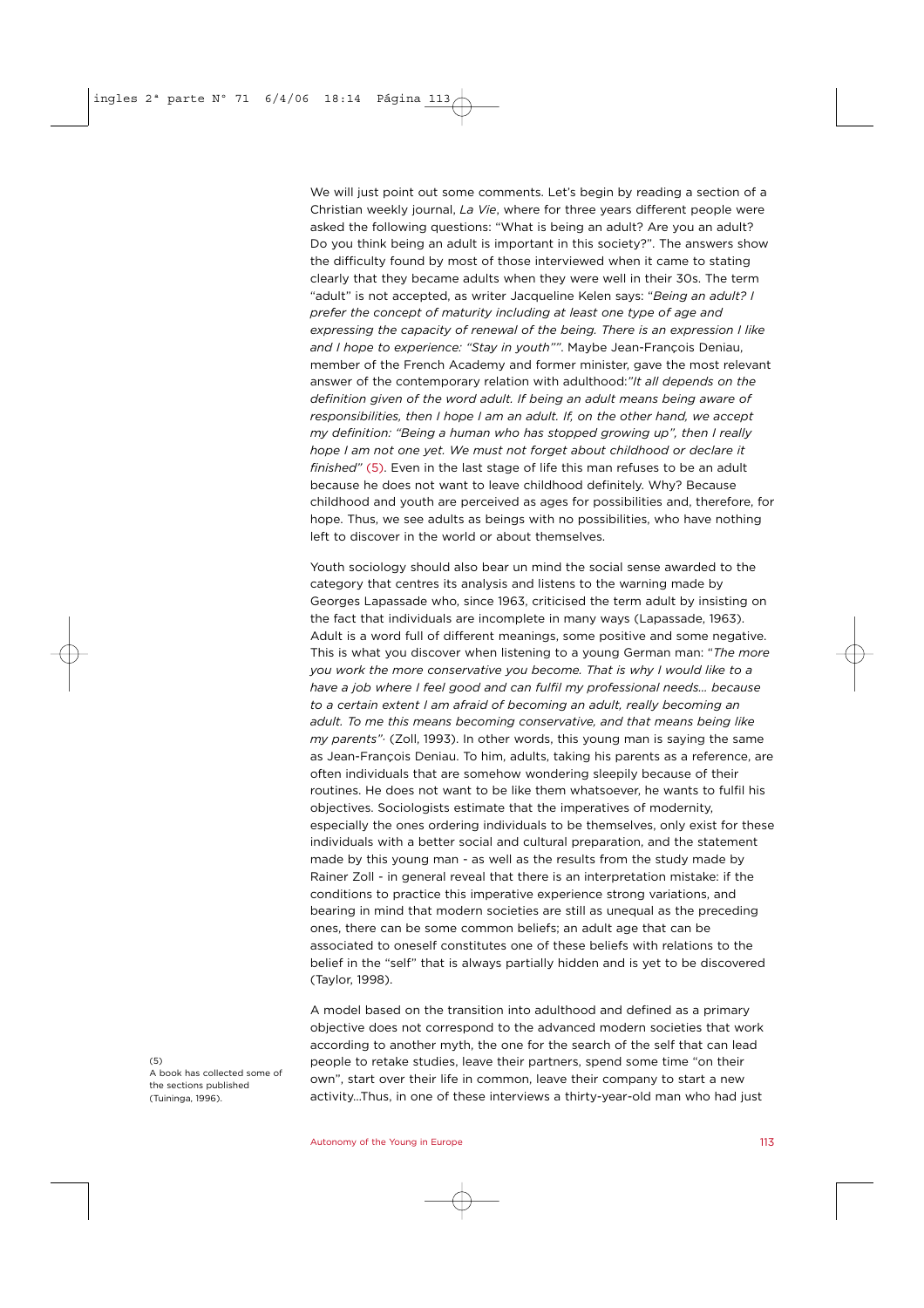got married after the birth of his first child and had just got a stable job as a state worker confessed that he felt unhappy about what he referred to as the "straight line". He felt that his life had ended, he confessed he dreamt of "zigzagging". The depression caused by contemporary society does not necessarily appear from the excess of flexibility or an excessively hard competence between individuals in the performance market, but can also result from a dissonance between the desire to have a life full of events and a reality that is too even: the development of a professional and family life.

Individuals - whether "young" or not - can be afraid of being enclosed in a life that does not let them be themselves. It is the story told by Douglas Kennedy in *L'homme qui voulait vivre sa vie* (1998). Ben Bradford was successful in life: he was a thirty-year-old important lawyer, married and with two children. In spite of all that he felt unsatisfied and wanted to make his vocation true: becoming a photographer. He meets a friend on a boat and feels tempted to leave everything behind: *«We keep dreaming about a freer existence but we let ourselves be trapped by obligations and domestic traps. We'd like to leave, travel without luggage but can't help accumulating more weight until we are immobile. It is our fault because beyond the dream of evasion, we never say no; also, there is this irresistible attraction of responsibilities: profession, home, parent scruples, debts...all of this puts our feet on the ground… but even if all the people I know are secretly angry for having landed in a domestic dead-end, we keep going into it and staying there"* (Kennedy, 1998). Ben Bradford decides to leave everything behind. Does he therefore lose his category of an adult and becomes a "postadolescent?". This is an absurd conclusion. As opposed to some thesis that say that "the general childhood atmosphere has smothered the adult", what we have to do is make a new definition of adulthood (why has youth sociology tried to understand the new meaning of youth without questioning the category of an "adult"?). The myth of the individual, the hidden treasure of a personal identity to be permanently constructed, associated to the right to have several lives, leads us to invent an "adult" category that does not exclude certain features of the "youth" category. Michel Blanc has witnessed this when remembering the trajectory of his hero in *Mauvaise passe*: "*He has become a teacher because he has to make a living somehow. At the age of 45 he has a senior teaching post, a wife and a son, but that is not what he wanted when he was young. Suddenly, he realises he is an old man and that if he wants to change his life, it's now or never".* The producer and the hero are similar because the first one remembers his own life after the success of the film, *Marche à l'ombre*: "*I had the feeling that if I had continued along the same path, my life would have been a lie". Or rather: of course, I am who you think I am, I only am the character that I have always been playing"* (6).

The definition of a category of an "adult" is the focus of a theoretical and ideological battle between two visions of the world, between two relations in a second modernity. For those in favour of the first one, the "normal" existence should be the succession of institutional stages leading to adulthood, which does not allow us to "behave like children" (Anatrella, 1988). For those defending the second one, the ages must be re-established. Thus, philosopher Yves Michaud requests that the legal adult age be lowered to 12 (7): children should have the right to vote, even if they are not mature enough. It is not necessary "to be the prisoner of the dream of perfect rationality in citizens". Adults can be manipulated and the elderly are not deprived of the voting right. There is demand from the start: "the civil

 $(6)$ Interviewed by Olivia de Lamberterie and Michel Palmiéri, *Elle*, 15th November 1999.

(7)Y. Michaud, « Pour le droit de vote à 12 ans », *Psychologies*, January 2001.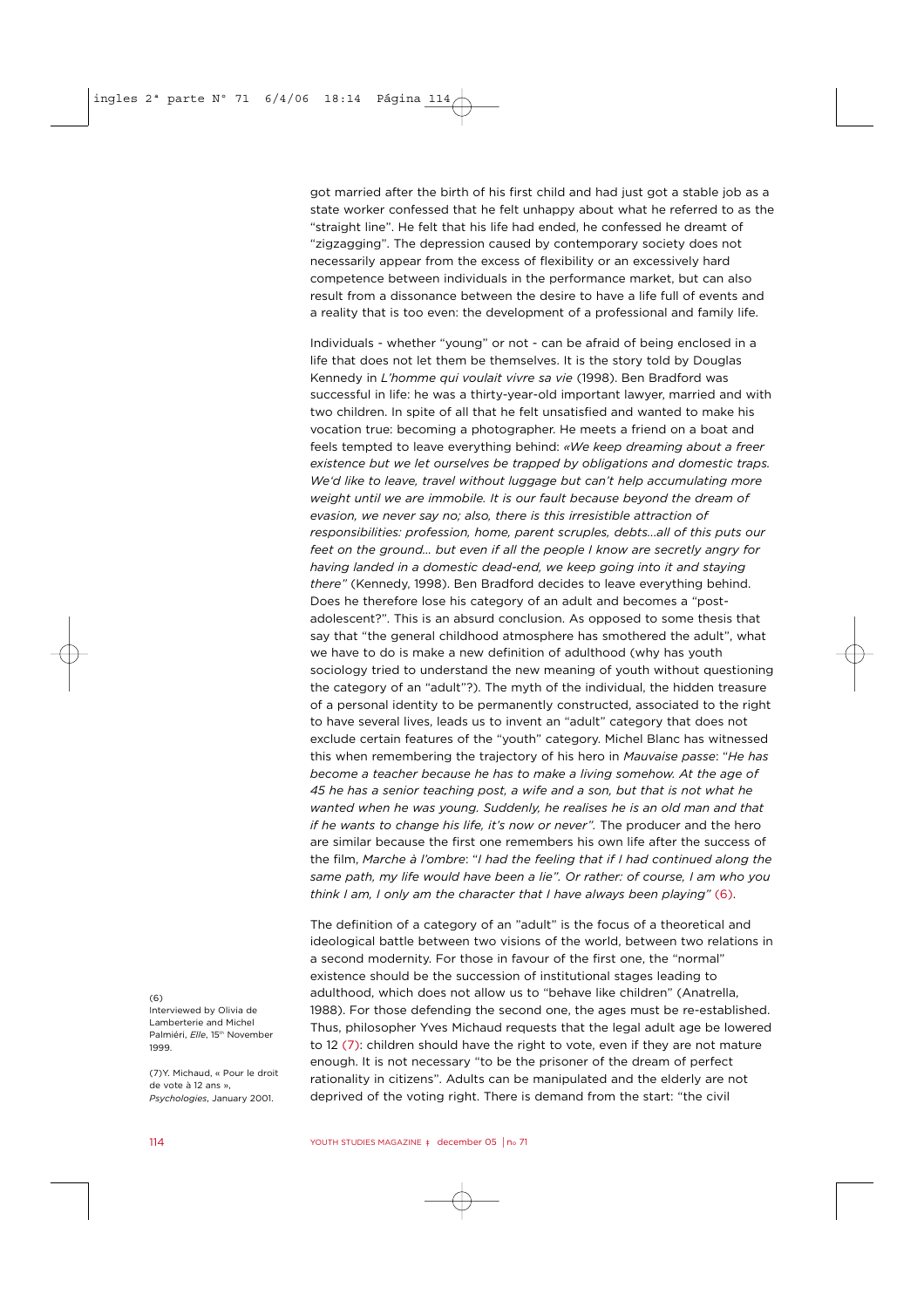capacity is variable and the greatness of democracy consists in adapting to it". Children could have the right to vote not for being and "adult" before the time established by law, but because the inequalities of maturity (which must include the loss of this competence) do no longer divide ages. Adulthood is no longer the door towards the world of adults. Young people "have the advance payment of maturity" thanks to their decisions to purchase or the access to sexuality. Adults want to keep their "resources" associated to youth so as not to be enclosed forever in an excessively strict identity. Novelist Christian Bobin defends this position in his books by referring to one of the Gospels: only children will go to Paradise. The rest are too serious to be carried away by the madness of God, of others, of themselves. Adult becomes an equivalent of "serious". Christian Bobin tenderly remembers the sentence stated by his loved one: *«Nobody is exactly where they should be, but this is good because a strict adaptation would be unbearable»* (Bobin, 1999). He denies that each one of us is defined by the place we have; there must be a game (in every possible way) so that nobody stays in the same place, to make life go on: *«Childhood continues for much longer than the established period for it: it is experienced by people in love, writers and acrobats"* (idem). According to this concept, the individual has not been completed - "What do you do in life? Nothing, just learn" - and is being constantly transformed thanks to the look of the loved one, to the work on oneself through writing, by taking risks that allow us to move and not stay stuck in a definition of ourselves, and go up to the heights of the acrobat. From this point of view, which agrees with the demands of the second modernity, adulthood can turn into an unattractive category.

An individual's complexity as one goes into adulthood, this claim for a "part of childhood" do not imply, however, the denial of a process, of a personal development (Singly, 2001a). The self is transformed continuously and without limits. What is demanded is the preservation of childhood not just to have permanent resources to create a world and oneself, but also to be able to have the sense of the unit of the self, made in relation to one's own origins. Individuals do not refuse to grow up but do not want to refuse to what youth means either: their own birth and at the same time the chance to be born. Young people can dream of becoming "adults". Understood in the sense of accessing stable and sufficient economic resources, an adult can dream about being forever "young", understood as the capacity to experiment with the self. In this sense, individuals do not wish to end with youth, but always want to have projects, a future, even if the objective social conditions limit their possibilities.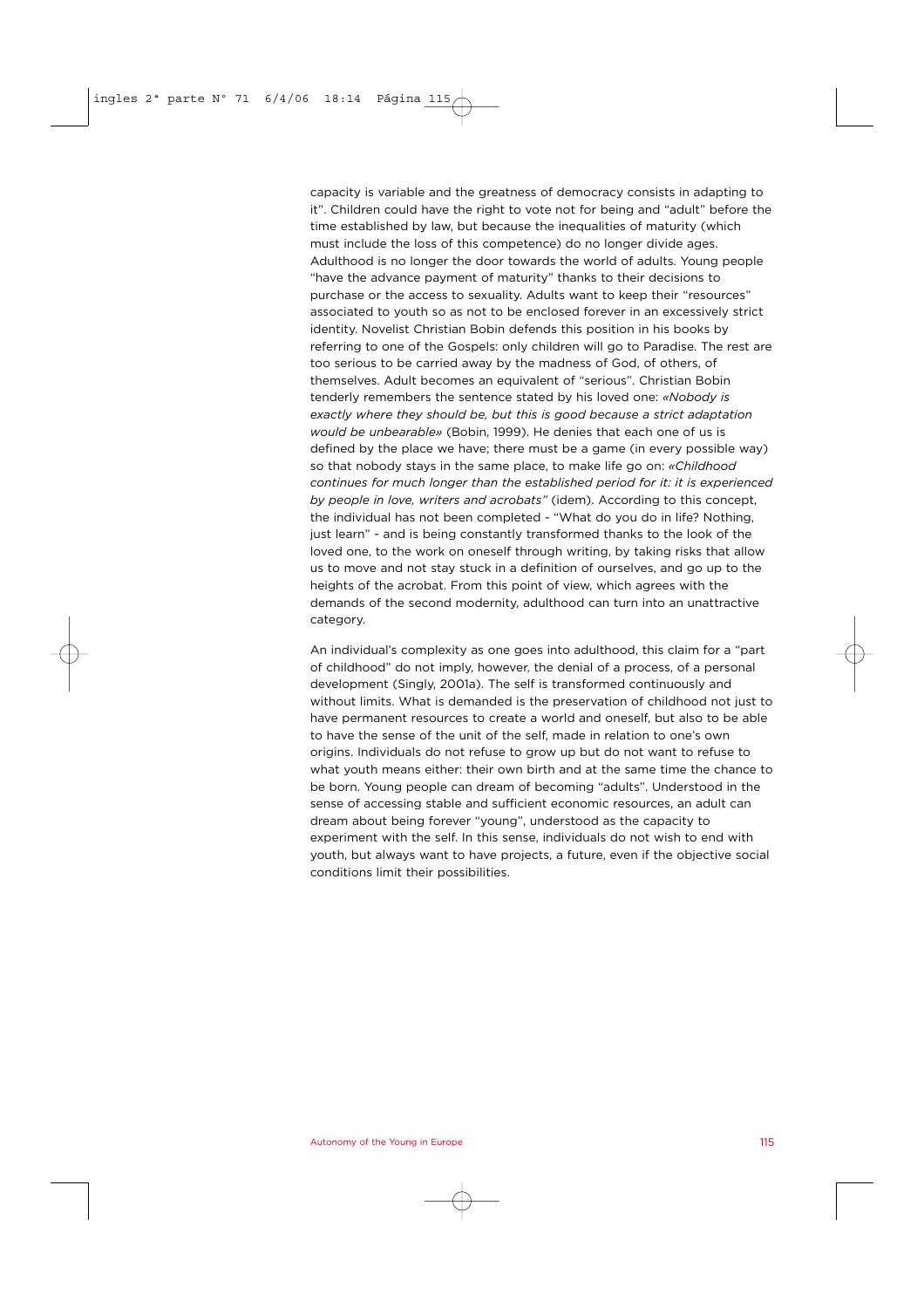#### **Bibliography**

Anatrella T., 1988, *Interminables adolescences,* Paris, Le Cerf/Cujas.

Baudelot C., Establet R., 1992, *Allez les filles !,* Paris, Seuil.

Bobin C., 1999, *Autoportrait au radiateur*, Paris, Gallimard-Folio.

Beck U., 2001, *La société du risque*, Paris, Aubier (première édition, 1986).

Beck U., Beck-Gernsheim E., 2002, *Individualism*, Londres, Sage Publication.

Chaland K., 2001, « Pour un usage sociologique de la double généalogie philosophique de l'individualisme », in Singly de F. (ed.), *Soi d'un âge à l'autre*, Famille et individualisation, tome 2, Paris, L'Harmattan.

Cicchelli V., 2001, *La construction de l'autonomie. Parents et jeunes adultes face aux études,* Paris, Presses Universitaires de France. .

Deschavanne E., Tavoillot P.-H, 2004, « La querelle du jeunisme », in Dubet F., Galland O., Deschavanne E (eds), *Comprendre les jeunes*, Paris, Presses Universitaires de France, pp. 223-242.

Durkheim E., 1963, *L'éducation morale*, Paris, Presses Universitaires de France (cours des années 1902- 1903).

Dubet F., 1991, *Les lycéens*, Paris, Seuil.

Gaviria S., 2005, *Quitter ses parents. Une comparaison franco-espagnole*, Rennes, Presses Universitaires de Rennes.

Giddens A., 1991, *The transformation of intimacy : sexuality, love and eroticism in modern societies*, Stanford University Press, Stanford.

Lapassade G., 1999, *L'entrée dans la vie. Essai sur l'inachèvement de l'homme*, Paris, Economica (première édition, 1963).

Kaufmann J.-C., 1999, *La femme seule et le prince charmant*, Paris, Nathan.

Kennedy D., 1998, *L'homme qui voulait vivre sa vie*, Paris, Belfond.

Maunaye E., 1997, *Le départ des enfants. Analyse de la séparation des jeunes de la famille d'origine,* Thèse de doctorat (dir. F. de Singly), Faculté de sciences humaines et sociales de la Sorbonne, Université de Paris 5.

Moisset P., 1996, *Les routes du soi*, mémoire de maîtrise (dir. F. de Singly), Faculté de sciences humaines et sociales de la Sorbonne, Université de Paris 5.

Palma A., 2002, *Approche sociologique du mal-être des jeunes adultes*, mémoire de Dea (dir. F. de Singly), Faculté de sciences humaines et sociales de la Sorbonne, Université de Paris 5.

Ramos E., 2003, *Rester enfant, devenir adulte*, Paris, L'Harmattan.

Ramos E., 2006, *L'invention des origines*, Paris, A. Colin.

Renaut A., 1989, *L'ère de l'individu. Contribution à une histoire de la subjectivité*, Paris, Gallimard.

Rougerie C., Courtois J., 1997, « Une étape du passage à l'âge adulte : l'emploi qui compte », *Population*, n°6, pp. 1297-1328.

Singly de F., 1992, *Sociologie de la famille contemporaine*, Paris, Nathan.

Singly de F., 1996, *Le Soi, le couple et la famille*, Paris, Nathan.

Singly de F., 2000a, « Penser autrement la jeunesse », *Lien social et politiques,* n°43, pp. 9-21.

Singly de F., 2000b, *Libres ensemble. L'individualisme dans la vie commune*, Nathan, Paris.